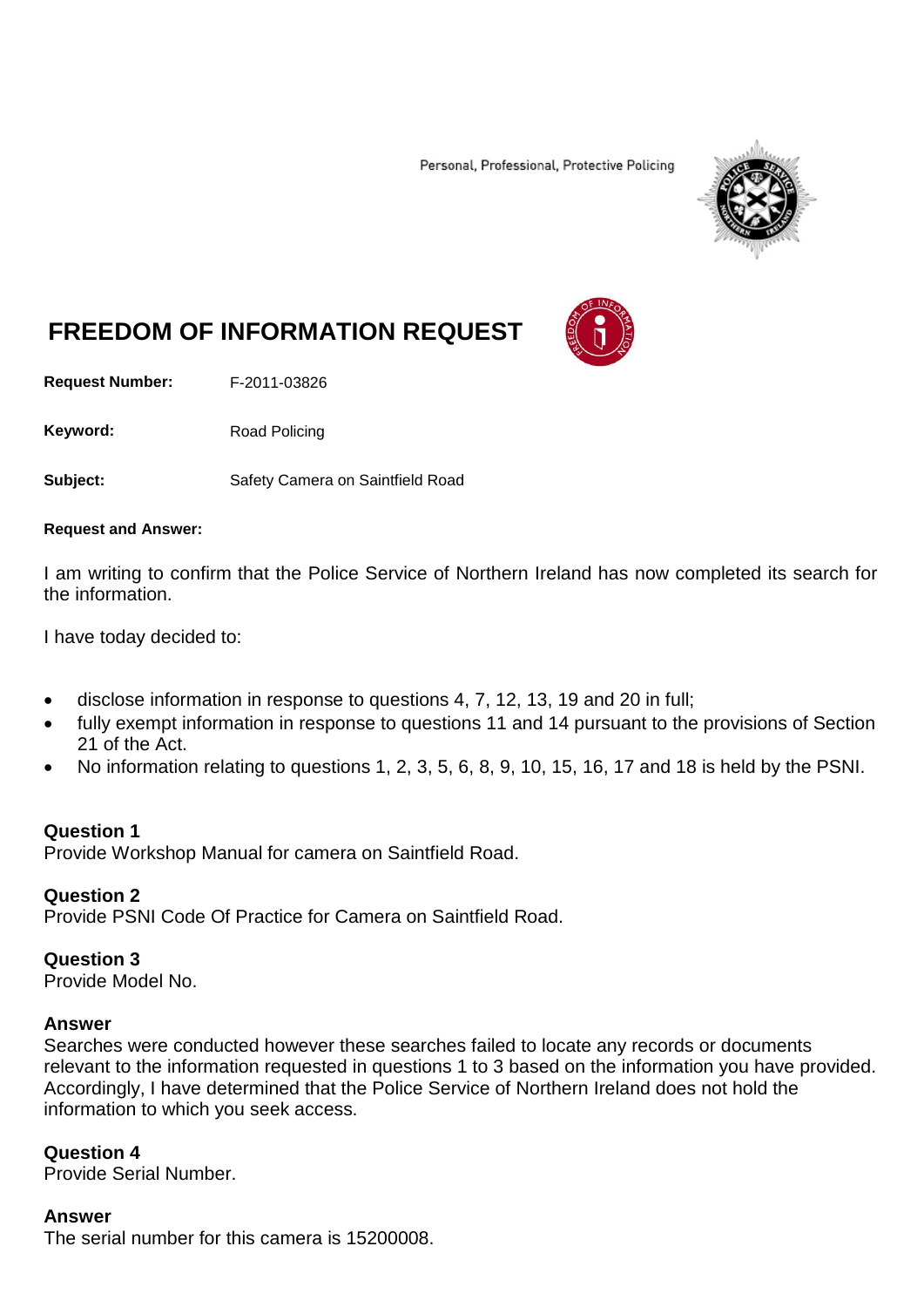# **Question 5**

Provide full service history.

# **Question 6**

Provide same for trigger mechanism.

## **Answer**

Searches were conducted however these searches failed to locate any records or documents relevant to the information requested in questions 5 and 6 based on the information you have provided. Accordingly, I have determined that the Police Service of Northern Ireland does not hold the information to which you seek access.

# **Question 7**

State whether trigger is laser or radar system.

## **Answer**

The trigger is neither laser nor radar.

## **Question 8**

Specifically provide high resolution copies of alleged photographs as urgently as possible.

#### **Answer**

Searches were conducted however these searches failed to locate any records or documents relevant to the information requested in question 8 based on the information you have provided. The resolution produced by the device is 72dpi which is low resolution. Accordingly, I have determined that the Police Service of Northern Ireland does not hold the information to which you seek access.

The Fixed Penalty Processing Unit have advised that they have provided you with a copy of the images.

## **Question 9**

State whether measurement system is imperial ie feet and inches or metric.

## **Question 10**

State the distance in metric and imperial per second travelled by a car at 40 mph and that travelled by a car doing 50 mph.

#### **Answer**

Searches were conducted however these searches failed to locate any records or documents relevant to the information requested in questions 9 and 10 based on the information you have provided. Accordingly, I have determined that the Police Service of Northern Ireland does not hold the information to which you seek access.

## **Question 11**

State after initial flash the time delay before flash 2 and time delay to flash 3.

#### **Answer**

Section 17(1) of the Freedom of Information Act 2000 requires the Police Service of Northern Ireland, when refusing to provide such information (because the information is exempt) to provide the applicant with a notice which: (a) states the fact, (b) specifies the exemption in question and (c) states (if that would not otherwise be apparent) why the exemption applies.

The following exemption has been applied: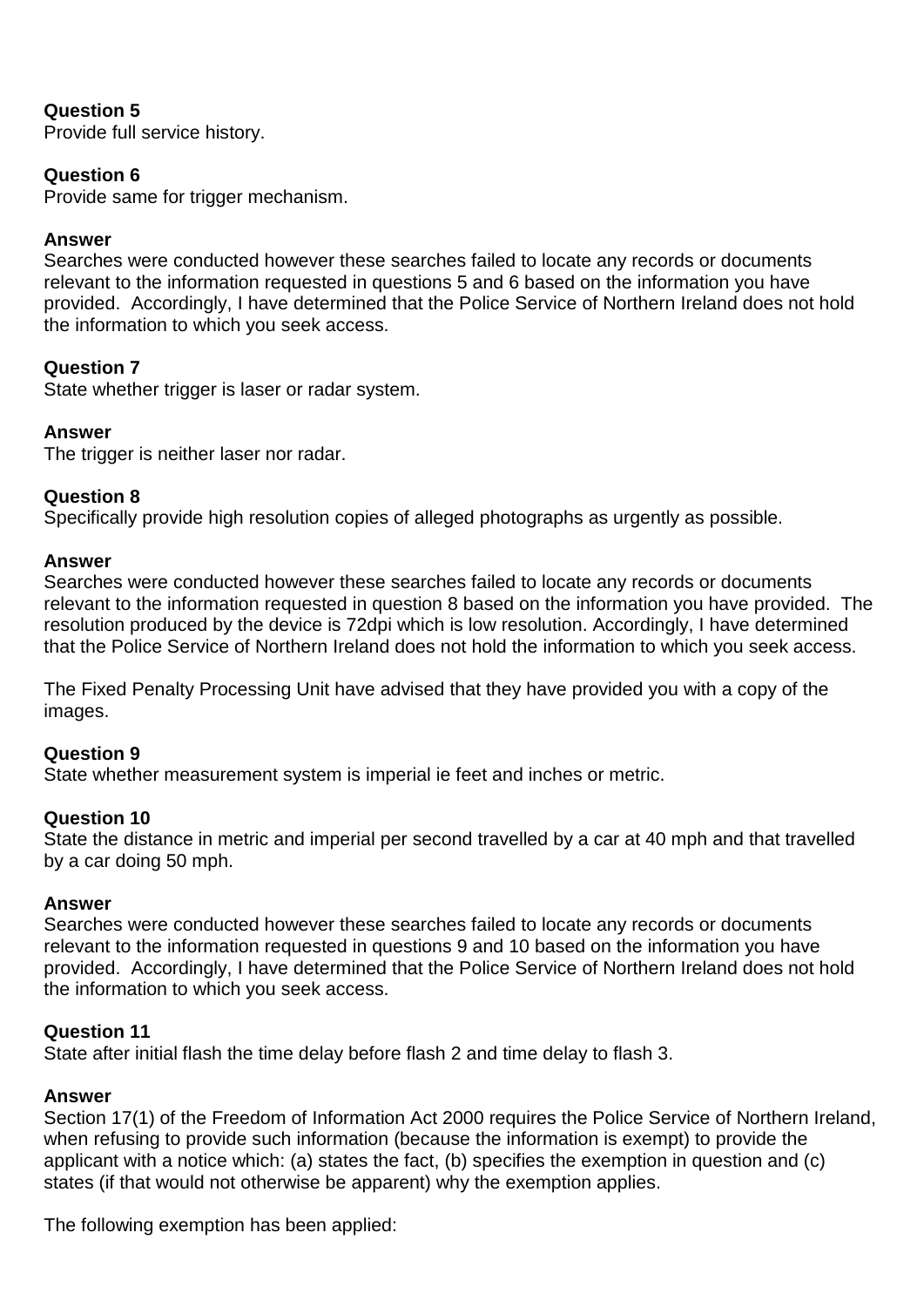Section 21 - Information Reasonably Accessible by Other Means

The information you request is available to you via "Disclosure" under the Criminal Justice Act 2003. Should you lodge a "not guilty" plea at court, the prosecution are under a duty to disclose evidence which undermines the prosecution case or assists the defence case. Please see the link below for further information;

<http://www.legislation.gov.uk/ukpga/2003/44/notes/division/2/5>

## **Question 12**

State in light of fact no studs on inside lane how initial "start position is calculated" since this is crucial to distance over time calculation.

## **Question 13**

State how since it is alleged photographs are of car in inside lane how distance measurement is made.

## **Answer**

The lines are extended across the road on the system offence processing application.

## **Question 14**

Please state that there are no studs on the inside lane.

#### **Answer**

Section 17(1) of the Freedom of Information Act 2000 requires the Police Service of Northern Ireland, when refusing to provide such information (because the information is exempt) to provide the applicant with a notice which: (a) states the fact, (b) specifies the exemption in question and (c) states (if that would not otherwise be apparent) why the exemption applies.

The following exemption has been applied:

Section 21 - Information Reasonably Accessible by Other Means

The photographic image forwarded to you by the Fixed Penalty Processing Unit contains this information.

## **Question 15**

Provide distance between each and every stud centre point at Saintfield road site.

## **Question 16**

Provide height of camera to nearest mm.

#### **Question 17**

Provide distance measure from right angle at roadside which runs through camera pylon and start of the studs.

#### **Question 18**

Please provide all and every constraint effecting the electromagnetic pulse sent out by measurement system and manmade and solar electromagnetic spectrum given that Sun was in 218 degrees from true North and other devices used by PSNI eg LTI 20 20 Ultralyte 100 are effected by Solar radiation.